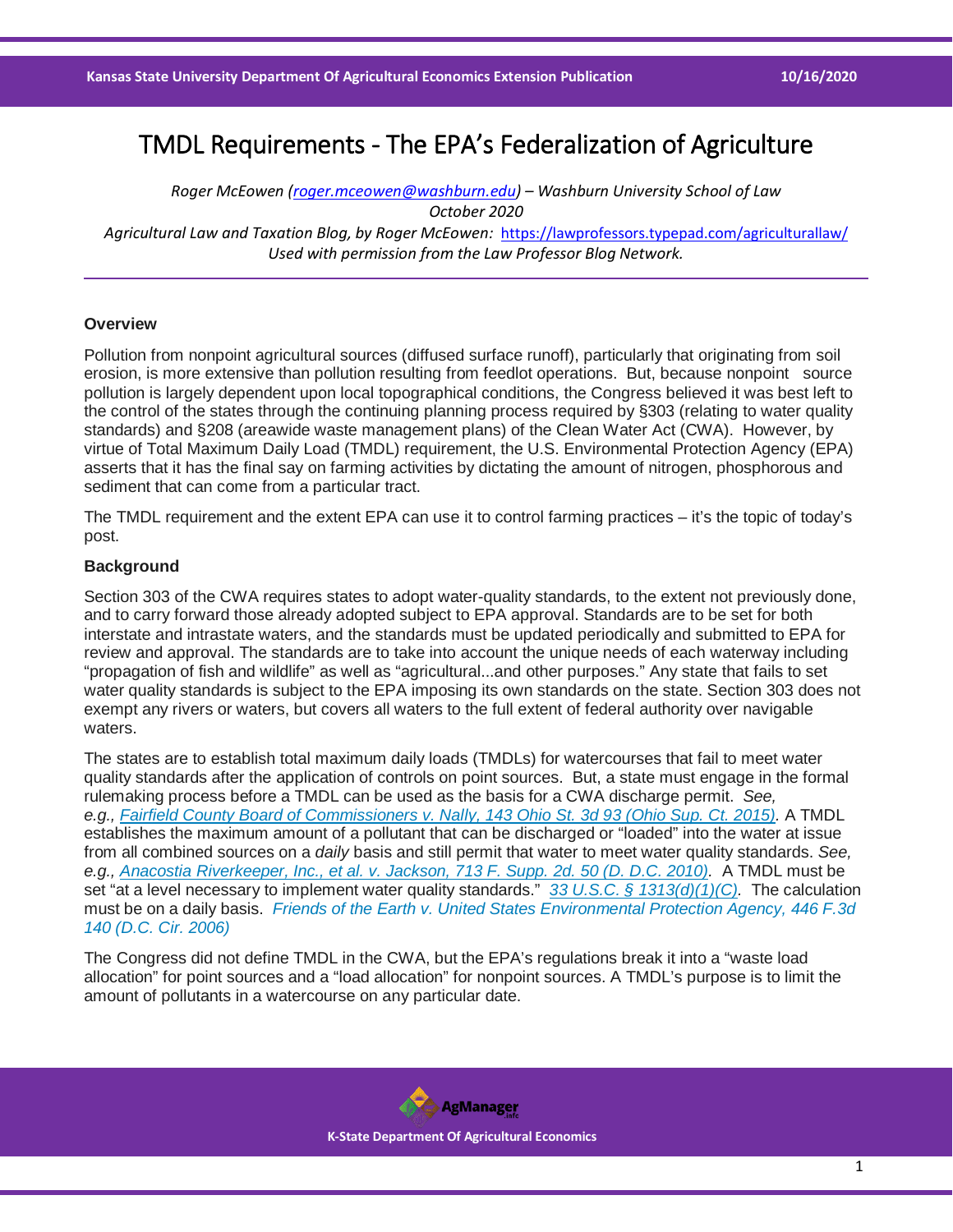#### **Federal Control of Nonpoint Source Pollutants?**

**The big issue.** A significant question is whether the EPA has the authority to regulate nonpoint source pollutants under §303 of the CWA through the TMDL process and require reductions in nonpoint source discharges. This is an important issue for agriculture because the primary source of agricultural pollution is nonpoint source. Indeed, the TMDL requirements were challenged in early 2000 by farm interests as being inapplicable to nonpoint source pollution. In *Pronsolino v. Marcus,* [91 F. Supp. 2d 1337 \(N.D. Cal.](https://casetext.com/case/pronsolino-v-marcus?ref=ArRBZs!wElkca)  [2000\),](https://casetext.com/case/pronsolino-v-marcus?ref=ArRBZs!wElkca) *aff'd, sub. nom., [Pronsolino v. Nastri, 291 F.3d 1123 \(9th Cir. 2002\),](https://casetext.com/case/pronsolino-v-nastri?ref=ArRBZs!LChxvq) cert. den., [539 U.S. 926](https://casetext.com/case/certiorari-denied-203?ref=ArRBZs!QR-juJ)  [\(2003\),](https://casetext.com/case/certiorari-denied-203?ref=ArRBZs!QR-juJ)* the plaintiffs had obtained a permit to harvest timber and became subject to restrictions designed to reduce soil erosion. The state (California) submitted its § 303(d) list to EPA in 1992 and EPA disapproved the list because it excluded 17 water segments that failed to meet water quality standards. Sixteen of those water segments were impaired solely by nonpoint source pollution. EPA, pursuant to § 303(d)(2), established a new list including these waters. The state failed to develop TMDLs for these waters, environmental groups sued EPA to compel development of TMDLs, and EPA entered into a consent decree requiring it to complete TMDLs for these waters if the state failed to do so by March 18, 1998. The state missed the deadline and EPA established the TMDLs.

The plaintiffs theorized that the restrictions were a by-product of the TMDL criterion and challenged the EPA's authority to impose TMDL requirements on rivers polluted only by timber-harvesting and other nonpoint sources. The court, however, held that the TMDL requirements, as a comprehensive water-quality standard under the CWA, were designed to apply *to every navigable river and water in the country – that is, every navigable water of the United States or "WOTUS.".* Although the court noted that the CWA applied TMDL to point and nonpoint sources differently, it stressed that TMDL was clearly authorized for nonpoint sources. Thus, according to the court, any polluted waterway – whether the source of pollution is point or nonpoint – is subject to TMDL requirements. The case was affirmed on appeal, but the appellate court, in dictum, noted that the statute did not require states to actually reduce nonpoint source pollution flowing into these waters. The appellate court made clear that TMDL implementation of nonpoint source pollution is a matter reserved to the states. Thus, the court appeared to substantially limit the EPA's ability to require nonpoint source pollution reduction - the EPA can develop TMDLs that highlight the need for aggressive control of nonpoint source pollution, but cannot address nonpoint source pollution by itself. Where a state fails to establish TMDLs, the EPA has the power to implement them. *See also [American Farm Bureau](https://casetext.com/case/am-farm-bureau-fedn-v-us-envtl-prot-agency-1?ref=ArRBZs!iZLaBJ)  [Federation, et al. v. United States Environmental Protection Agency, et al., 984 F. Supp. 2d 289 \(M.D. Pa.](https://casetext.com/case/am-farm-bureau-fedn-v-us-envtl-prot-agency-1?ref=ArRBZs!iZLaBJ)  [2013\).](https://casetext.com/case/am-farm-bureau-fedn-v-us-envtl-prot-agency-1?ref=ArRBZs!iZLaBJ)*

**Chesapeake Bay.** In 2010, the EPA published a TMDL of nitrogen, phosphorous and sediment that can be released into the Chesapeake Bay watershed. The TMDL set forth a timetable for compliance by the affected states. In addition, states were required to determine how much agriculture had to reduce runoff by adopting new technology and conservation practices. The new rules were legally challenged in 2011 on the basis that the EPA lacked the authority to regulate individual pollutants from farmland and other specific sources. In 2014, attorneys general from 21 states joined the lawsuit. In mid-2015, the court held that likely economic injury in the form of higher compliance costs was sufficient to confer standing to challenge the TMDL, and that the EPA had acted within its authority under [33 U.S.C. §1251\(d\)](https://casetext.com/statute/united-states-code/title-33-navigation-and-navigable-waters/chapter-26-water-pollution-prevention-and-control/subchapter-i-research-and-related-programs/section-1251-congressional-declaration-of-goals-and-policy?ref=ArRBZs!iplQEU) in developing the TMDL. The court deferred to the EPA's judgment on the basis that the statutory definition of TMDL was ambiguous – it could reasonably be interpreted to apply to allocations from various sources and geographic areas, etc. *American Farm Bureau, et al. v. United States Environmental Protection Agency, et al.*, *[792 F.3d](https://casetext.com/case/am-farm-bureau-fedn-v-us-envtl-prot-agency-4?ref=ArRBZs!VG2xFZ)  [281 \(3d Cir. 2015\).](https://casetext.com/case/am-farm-bureau-fedn-v-us-envtl-prot-agency-4?ref=ArRBZs!VG2xFZ)* The U.S. Supreme Court declined to hear the case. *Id. cert. den., 136 S. Ct. 1246 (2016).*

Presently, the litigation over the Chesapeake Bay TMDL is ongoing on the claim that New York and Pennsylvania are not within the standards of the TMDL.